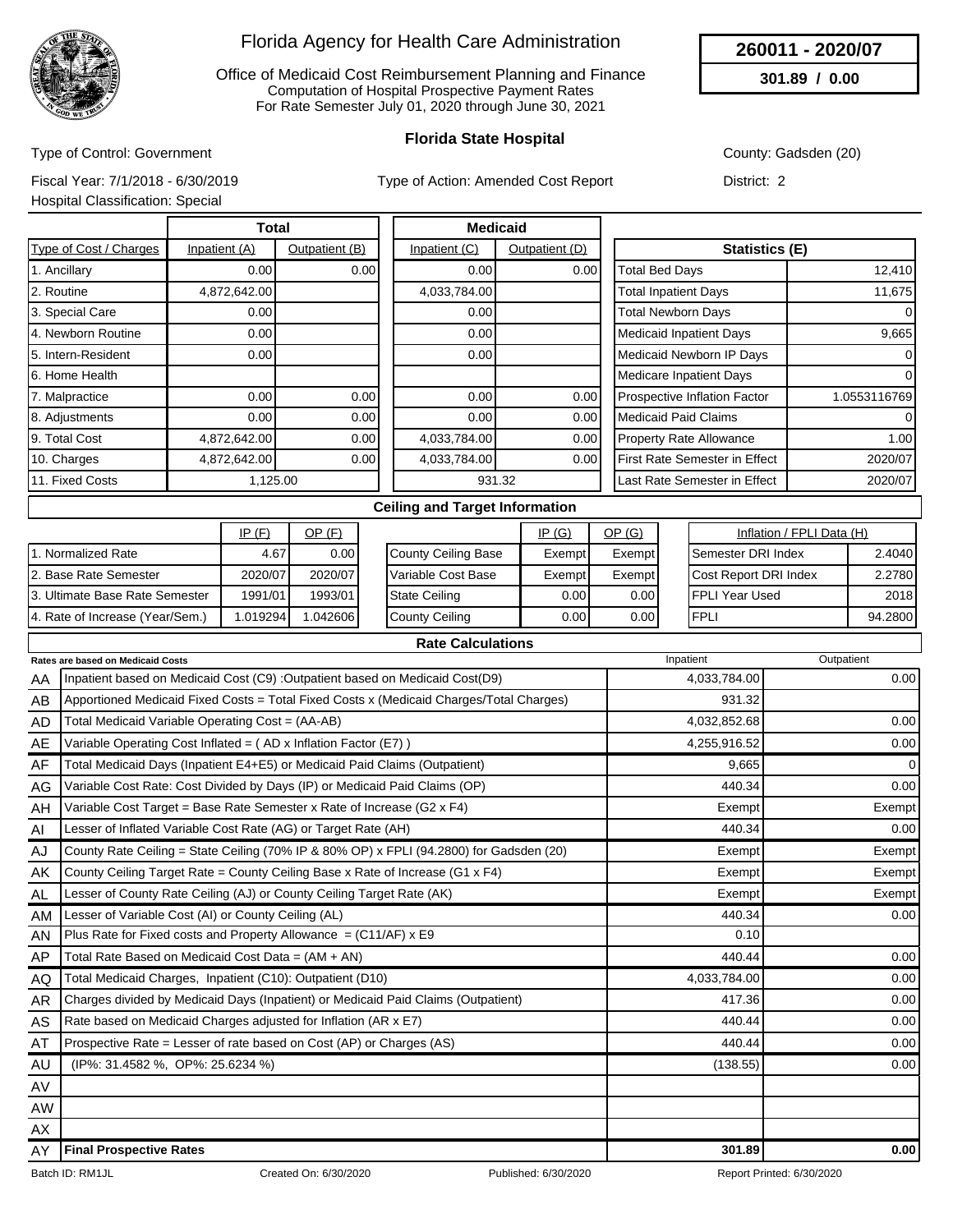

Office of Medicaid Cost Reimbursement Planning and Finance Computation of Hospital Prospective Payment Rates For Rate Semester July 01, 2020 through June 30, 2021

**260029 - 2020/07**

**145.51 / 0.00**

Type of Control: Government

**Northeast Florida State Hospital**

County: Baker (2)

Fiscal Year: 7/1/2018 - 6/30/2019

Type of Action: Unaudited Cost Report

|  | Hospital Classification: Special |  |  |
|--|----------------------------------|--|--|
|  |                                  |  |  |

District: 4

|                        | <b>Total</b>  |                |               | <b>Medicaid</b> |                                         |              |
|------------------------|---------------|----------------|---------------|-----------------|-----------------------------------------|--------------|
| Type of Cost / Charges | Inpatient (A) | Outpatient (B) | Inpatient (C) | Outpatient (D)  | Statistics (E)                          |              |
| 1. Ancillary           | 2,780,961.00  | 0.00           | 105,543.00    | 0.00            | <b>Total Bed Days</b>                   | 21,900       |
| 2. Routine             | 7,804,389.00  |                | 3,091,267.00  |                 | <b>Total Inpatient Days</b>             | 21,684       |
| 3. Special Care        | 0.00          |                | 0.00          |                 | <b>Total Newborn Days</b>               | $\Omega$     |
| 4. Newborn Routine     | 0.00          |                | 0.00          |                 | <b>Medicaid Inpatient Days</b>          | 8,589        |
| 5. Intern-Resident     | 0.00          |                | 0.00          |                 | Medicaid Newborn IP Days                | 0            |
| 6. Home Health         |               |                |               |                 | <b>Medicare Inpatient Days</b>          | 0            |
| 7. Malpractice         | 0.00          | 0.00           | 0.00          | 0.00            | Prospective Inflation Factor            | 1.0553116769 |
| 8. Adjustments         | 0.00          | 0.00           | 0.00          | 0.00            | <b>Medicaid Paid Claims</b>             | $\Omega$     |
| 9. Total Cost          | 10,585,350.00 | 0.00           | 3,196,810.00  | 0.00            | <b>Property Rate Allowance</b>          | 1.00         |
| 10. Charges            | 10,585,350.00 | 0.00           | 3,196,810.00  | 0.00            | <b>First Rate Semester in Effect</b>    | 2020/07      |
| 11. Fixed Costs        | 211,704.00    |                |               | 63,935.29       | 2020/07<br>Last Rate Semester in Effect |              |

|                                 | IP(F)    | <u>OP (F)</u> |                      | IP(G)             | OP(G)  | Inflation / FPLI Data (H)    |         |
|---------------------------------|----------|---------------|----------------------|-------------------|--------|------------------------------|---------|
| . Normalized Rate               | 3.97     | 0.00          | County Ceiling Base  | Exempt            | Exempt | Semester DRI Index           | 2.4040  |
| 2. Base Rate Semester           | 2020/07  | 2020/07       | l Variable Cost Base | Exempt            | Exempt | <b>Cost Report DRI Index</b> | 2.2780  |
| 13. Ultimate Base Rate Semester | 1991/01  | 1993/01       | <b>State Ceiling</b> | 0.00 <sub>l</sub> | 0.00   | <b>IFPLI Year Used</b>       | 2018    |
| 4. Rate of Increase (Year/Sem.) | 1.019294 | .042606       | County Ceiling       | 0.00 l            | 0.00 l | <b>IFPLI</b>                 | 96.9100 |

|           | <b>Rate Calculations</b>                                                                |              |             |
|-----------|-----------------------------------------------------------------------------------------|--------------|-------------|
|           | Rates are based on Medicaid Costs                                                       | Inpatient    | Outpatient  |
| AA        | Inpatient based on Medicaid Cost (C9) : Outpatient based on Medicaid Cost(D9)           | 3,196,810.00 | 0.00        |
| AB        | Apportioned Medicaid Fixed Costs = Total Fixed Costs x (Medicaid Charges/Total Charges) | 63,935.29    |             |
| AD        | Total Medicaid Variable Operating Cost = (AA-AB)                                        | 3,132,874.71 | 0.00        |
| AE        | Variable Operating Cost Inflated = (AD x Inflation Factor (E7))                         | 3,306,159.26 | 0.00        |
| AF        | Total Medicaid Days (Inpatient E4+E5) or Medicaid Paid Claims (Outpatient)              | 8,589        | $\mathbf 0$ |
| AG        | Variable Cost Rate: Cost Divided by Days (IP) or Medicaid Paid Claims (OP)              | 384.93       | 0.00        |
| AH        | Variable Cost Target = Base Rate Semester x Rate of Increase (G2 x F4)                  | Exempt       | Exempt      |
| AI        | Lesser of Inflated Variable Cost Rate (AG) or Target Rate (AH)                          | 384.93       | 0.00        |
| AJ        | County Rate Ceiling = State Ceiling (70% IP & 80% OP) x FPLI (96.9100) for Baker (2)    | Exempt       | Exempt      |
| AK        | County Ceiling Target Rate = County Ceiling Base x Rate of Increase (G1 x F4)           | Exempt       | Exempt      |
| AL        | Lesser of County Rate Ceiling (AJ) or County Ceiling Target Rate (AK)                   | Exempt       | Exempt      |
| AM.       | Lesser of Variable Cost (AI) or County Ceiling (AL)                                     | 384.93       | 0.00        |
| AN        | Plus Rate for Fixed costs and Property Allowance = $(C11/AF)$ x E9                      | 7.44         |             |
| AP        | Total Rate Based on Medicaid Cost Data = $(AM + AN)$                                    | 392.37       | 0.00        |
| AQ        | Total Medicaid Charges, Inpatient (C10): Outpatient (D10)                               | 3,196,810.00 | 0.00        |
| AR        | Charges divided by Medicaid Days (Inpatient) or Medicaid Paid Claims (Outpatient)       | 372.20       | 0.00        |
| AS        | Rate based on Medicaid Charges adjusted for Inflation (AR x E7)                         | 392.79       | 0.00        |
| AT        | Prospective Rate = Lesser of rate based on Cost (AP) or Charges (AS)                    | 392.37       | 0.00        |
| AU        | (IP%: 31.4582 %, OP%: 25.6234 %)                                                        | (123.43)     | 0.00        |
| AV        | (IP%: 31.4582 %, OP%: 25.6234 %)                                                        | (123.43)     | 0.00        |
| <b>AW</b> |                                                                                         |              |             |
| AX        |                                                                                         |              |             |
| AY        | <b>Final Prospective Rates</b>                                                          | 145.51       | 0.00        |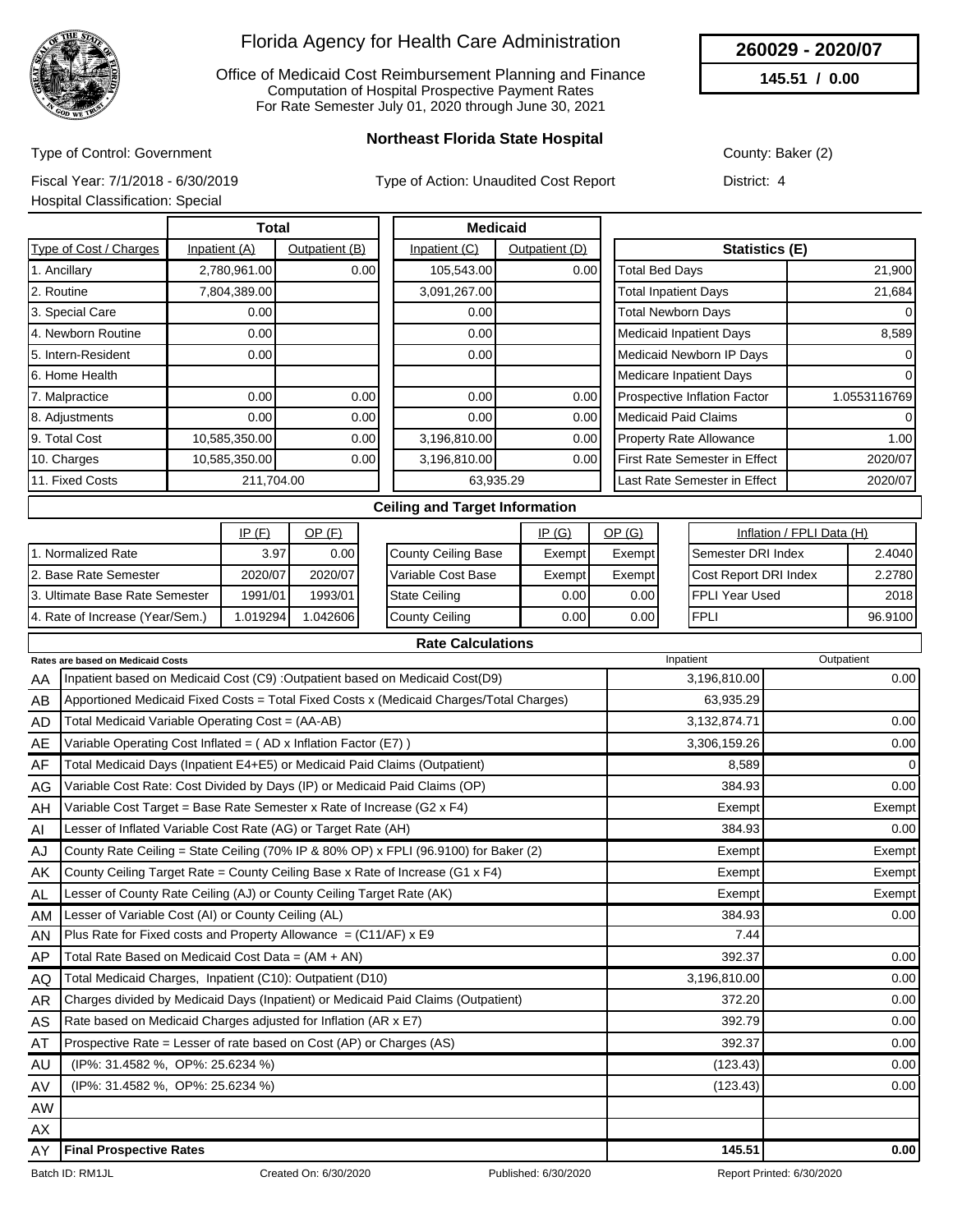

Office of Medicaid Cost Reimbursement Planning and Finance Computation of Hospital Prospective Payment Rates For Rate Semester July 01, 2020 through June 30, 2021

### **South Florida State Hospital**

County: Broward (6)

**260045 - 2020/07 184.10 / 0.00**

Type of Control: Government Fiscal Year: 7/1/2018 - 6/30/2019

Type of Action: Unaudited Cost Report

Hospital Classification: Special

District: 10

|                        | <b>Total</b>  |                |               | <b>Medicaid</b> |                                         |              |  |
|------------------------|---------------|----------------|---------------|-----------------|-----------------------------------------|--------------|--|
| Type of Cost / Charges | Inpatient (A) | Outpatient (B) | Inpatient (C) | Outpatient (D)  | Statistics (E)                          |              |  |
| 1. Ancillary           | 337,101.00    | 0.00           | 0.00          | 0.00            | Total Bed Days                          | 18,250       |  |
| 2. Routine             | 4,552,320.00  |                | 492,073.00    |                 | <b>Total Inpatient Days</b>             | 17,855       |  |
| 3. Special Care        | 0.00          |                | 0.00          |                 | <b>Total Newborn Days</b>               | $\Omega$     |  |
| 4. Newborn Routine     | 0.00          |                | 0.00          |                 | <b>Medicaid Inpatient Days</b>          | 1,930        |  |
| 5. Intern-Resident     | 0.00          |                | 0.00          |                 | Medicaid Newborn IP Days                | 0            |  |
| 6. Home Health         |               |                |               |                 | Medicare Inpatient Days                 | 0            |  |
| 7. Malpractice         | 0.00          | 0.00           | 0.00          | 0.00            | <b>Prospective Inflation Factor</b>     | 1.0553116769 |  |
| 8. Adjustments         | 0.001         | 0.00           | 0.00          | 0.00            | <b>Medicaid Paid Claims</b>             | $\Omega$     |  |
| 9. Total Cost          | 4,889,421.00  | 0.00           | 492,073.00    | 0.00            | <b>Property Rate Allowance</b>          | 1.00         |  |
| 10. Charges            | 4,889,421.00  | 0.00           | 492,073.00    | 0.00            | First Rate Semester in Effect           | 2020/07      |  |
| 11. Fixed Costs        | 164,253.00    |                |               | 16,530.48       | Last Rate Semester in Effect<br>2020/07 |              |  |

|                                 | IP(F)    | OP (F)  |               |                      | IP(G)  | <u>OP (G)</u> | Inflation / FPLI Data (H)    |          |
|---------------------------------|----------|---------|---------------|----------------------|--------|---------------|------------------------------|----------|
| . Normalized Rate               | 2.54     | 0.001   |               | County Ceiling Base  | Exempt | Exempt        | Semester DRI Index           | 2.4040   |
| 12. Base Rate Semester          | 2020/07  | 2020/07 |               | l Variable Cost Base | Exempt | Exempt        | <b>Cost Report DRI Index</b> | 2.2780   |
| 13. Ultimate Base Rate Semester | 1991/01  | 1993/01 | State Ceiling |                      | 0.001  | 0.001         | FPLI Year Used               | 2018     |
| 4. Rate of Increase (Year/Sem.) | 1.019294 | .042606 |               | County Ceiling       | 0.001  | 0.00 l        | FPLI                         | 102.4100 |

|           | <b>Rate Calculations</b>                                                                |            |                |
|-----------|-----------------------------------------------------------------------------------------|------------|----------------|
|           | <b>Rates are based on Medicaid Costs</b>                                                | Inpatient  | Outpatient     |
| AA        | Inpatient based on Medicaid Cost (C9) : Outpatient based on Medicaid Cost(D9)           | 492,073.00 | 0.00           |
| AB        | Apportioned Medicaid Fixed Costs = Total Fixed Costs x (Medicaid Charges/Total Charges) | 16,530.48  |                |
| AD.       | Total Medicaid Variable Operating Cost = (AA-AB)                                        | 475,542.52 | 0.00           |
| AE        | Variable Operating Cost Inflated = (AD x Inflation Factor (E7))                         | 501,845.58 | 0.00           |
| AF        | Total Medicaid Days (Inpatient E4+E5) or Medicaid Paid Claims (Outpatient)              | 1,930      | $\overline{0}$ |
| AG        | Variable Cost Rate: Cost Divided by Days (IP) or Medicaid Paid Claims (OP)              | 260.02     | 0.00           |
| AH        | Variable Cost Target = Base Rate Semester x Rate of Increase (G2 x F4)                  | Exempt     | Exempt         |
| AI        | Lesser of Inflated Variable Cost Rate (AG) or Target Rate (AH)                          | 260.02     | 0.00           |
| AJ        | County Rate Ceiling = State Ceiling (70% IP & 80% OP) x FPLI (102.4100) for Broward (6) | Exempt     | Exempt         |
| AK        | County Ceiling Target Rate = County Ceiling Base x Rate of Increase (G1 x F4)           | Exempt     | Exempt         |
| <b>AL</b> | Lesser of County Rate Ceiling (AJ) or County Ceiling Target Rate (AK)                   | Exempt     | Exempt         |
| <b>AM</b> | Lesser of Variable Cost (AI) or County Ceiling (AL)                                     | 260.02     | 0.00           |
| <b>AN</b> | Plus Rate for Fixed costs and Property Allowance = $(C11/AF)$ x E9                      | 8.57       |                |
| AP        | Total Rate Based on Medicaid Cost Data = $(AM + AN)$                                    | 268.59     | 0.00           |
| AQ.       | Total Medicaid Charges, Inpatient (C10): Outpatient (D10)                               | 492,073.00 | 0.00           |
| <b>AR</b> | Charges divided by Medicaid Days (Inpatient) or Medicaid Paid Claims (Outpatient)       | 254.96     | 0.00           |
| AS        | Rate based on Medicaid Charges adjusted for Inflation (AR x E7)                         | 269.06     | 0.00           |
| AT        | Prospective Rate = Lesser of rate based on Cost (AP) or Charges (AS)                    | 268.59     | 0.00           |
| AU        | (IP%: 31.4582 %, OP%: 25.6234 %)                                                        | (84.49)    | 0.00           |
| AV        |                                                                                         |            |                |
| AW        |                                                                                         |            |                |
| AX        |                                                                                         |            |                |
| AY        | <b>Final Prospective Rates</b>                                                          | 184.10     | 0.00           |